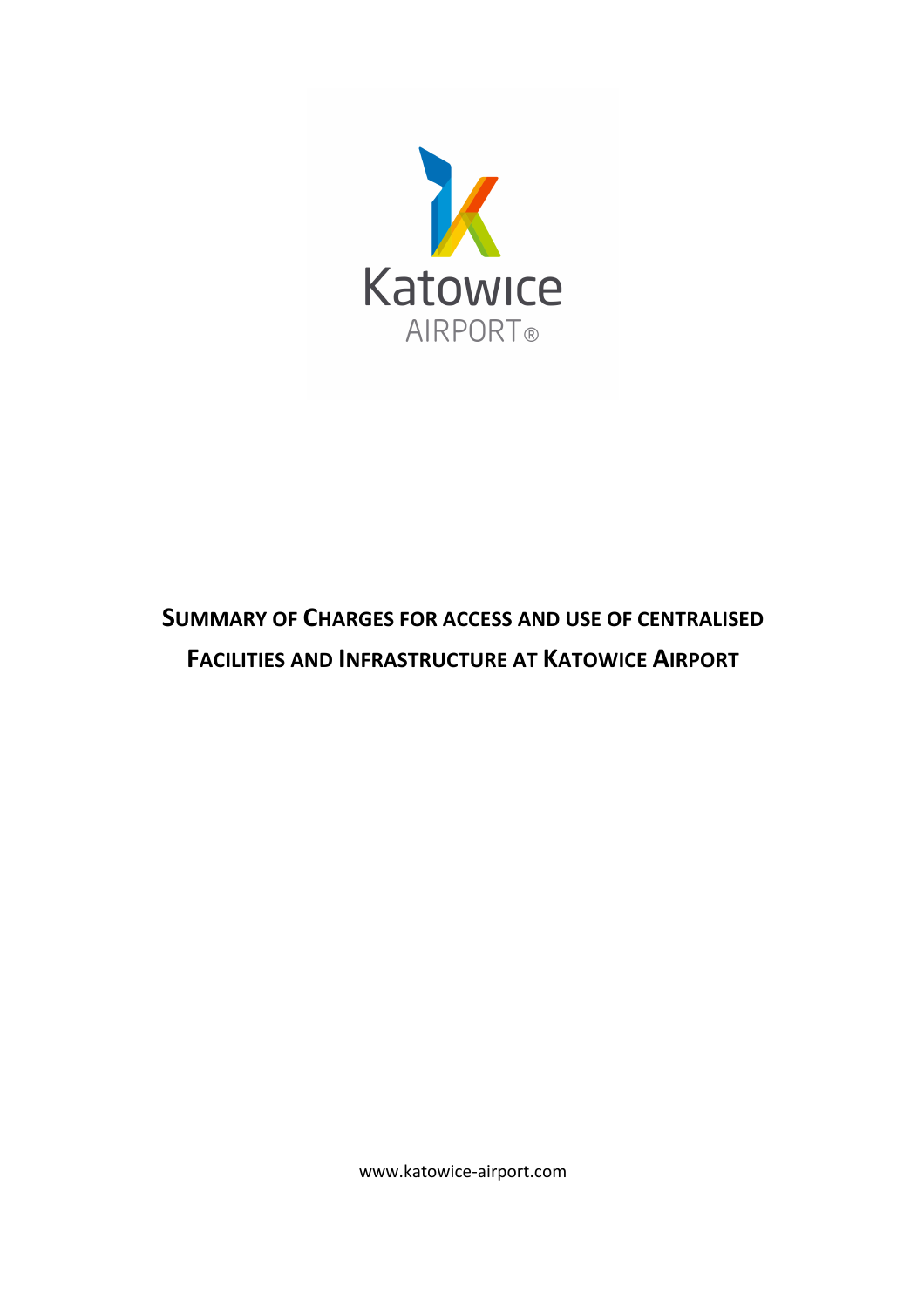

| <b>Services</b>                                                                                                      |                                                                                   | Method of calculation /<br><b>Method of collection</b>                                                                    | Charge                          |
|----------------------------------------------------------------------------------------------------------------------|-----------------------------------------------------------------------------------|---------------------------------------------------------------------------------------------------------------------------|---------------------------------|
| Facilities and airport fittings used for the<br>passenger services within the Passenger<br>Terminal                  |                                                                                   | 1 passenger arriving and departing/ per<br>month, payable no later than 14 days<br>from billing date                      | <b>0.55 PLN</b>                 |
| Facilities for the handling and use of aircraft                                                                      |                                                                                   | Each tonne or part thereof of MTOW of<br>aircraft handled / per month, payable no<br>later than 14 days from billing date | 0.007 PLN                       |
|                                                                                                                      | Charge for support of<br>radiotelephone in trunk<br>network                       | 1 number / per month, payable no later<br>than 14 days from billing date                                                  | <b>77 PLN</b>                   |
| Terrestrial<br>Communication<br>System<br>Tetra:                                                                     | Charge for connecting<br>number to trunk<br>network; radiotelephone<br>connection | Per event /per month, payable no later<br>than 14 days from billing date                                                  | <b>320 PLN</b>                  |
|                                                                                                                      | Service of equipment<br>(radiotelephone)                                          | 1 man-hour / per month, payable no later<br>than 14 days from billing date                                                | <b>115 PLN</b><br>Cost of parts |
| Parking for equipment and aircraft ground-<br>handling service vehicles                                              |                                                                                   | Each tonne or part thereof of MTOW of<br>aircraft handled / per month, payable no<br>later than 14 days from billing date | 0.06 PLN                        |
| Facilities and equipment for the supply of<br>jet-fuel                                                               |                                                                                   | Litre of aircraft fuel / per month, payable<br>no later than 14 days from billing date                                    | 0.02 PLN                        |
| Charge for the provision of equipment and<br>access to airport surfaces to flight-deck<br>supply services (catering) |                                                                                   | % of catering company net sales to air<br>carriers                                                                        | 5%                              |